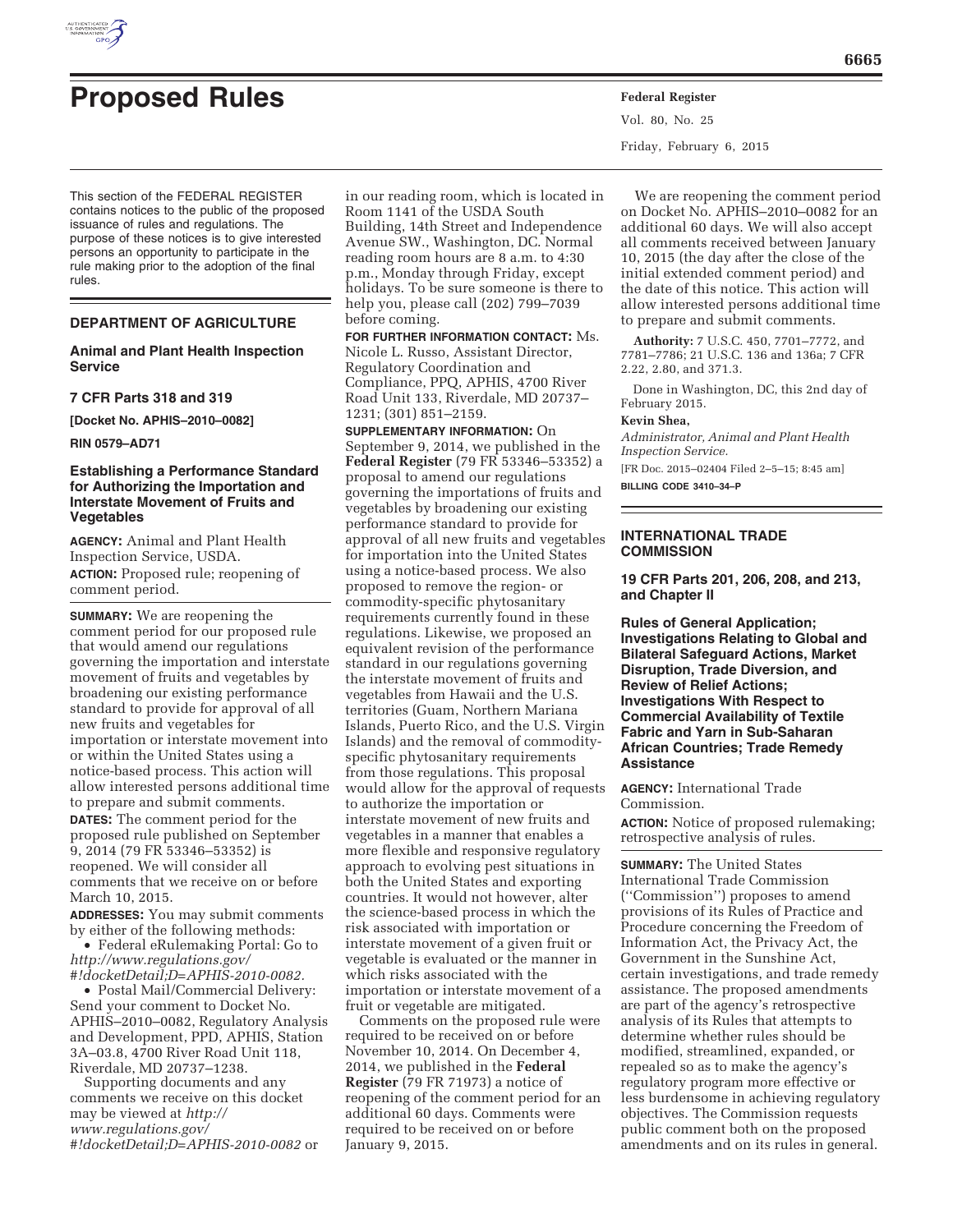**DATES:** To be assured of consideration, written comments must be received by 5:15 p.m. on April 7, 2015.

**ADDRESSES:** You may submit comments, identified by docket number MISC–038, by any of the following methods:

*Federal eRulemaking Portal: http:// www.regulations.gov.* Follow the instructions for submitting comments.

*Agency Web site: https:// edis.usitc.gov.* Follow the instructions for submitting comments on the Web site.

*Mail:* For paper submission. U.S. International Trade Commission, 500 E Street SW., Room 112A, Washington, DC 20436.

*Hand Delivery/Courier:* U.S. International Trade Commission, 500 E Street SW., Room 112A, Washington, DC 20436. During the hours of 8:45 a.m. to 5:15 p.m.

*Instructions:* All submissions received must include the agency name and docket number (MISC–038), along with a cover letter stating the nature of the commenter's interest in the proposed rulemaking. All comments received will be posted without change to *https:// edis.usitc.gov,* including any personal information provided. For paper copies, a signed original and 8 copies of each set of comments should be submitted to Lisa R. Barton, Secretary, U.S. International Trade Commission, 500 E Street SW., Room 112A, Washington, DC 20436.

*Docket:* For access to the docket to read background documents or comments received, go to *https:// edis.usitc.gov* and/or the U.S. International Trade Commission, 500 E Street SW., Room 112A, Washington, DC 20436.

A person seeking to submit a comment that includes confidential business information should follow the procedures set out in 19 CFR 201.6.

**FOR FURTHER INFORMATION CONTACT:** Lisa R. Barton, Secretary, telephone (202) 205–2000, or Paul R. Bardos, Office of the General Counsel, telephone (202) 205–3061, United States International Trade Commission. Hearing-impaired individuals are advised that information on this matter can be obtained by contacting the Commission's TDD terminal at (202) 205–1810. General information concerning the Commission may also be obtained by accessing its Internet server at *http://www.usitc.gov.* 

**SUPPLEMENTARY INFORMATION:** The preamble below is designed to assist readers in understanding these proposed amendments to the Commission's Rules. This preamble provides background information, a section-by-section explanation of the proposed amendments, and a regulatory analysis of the proposed amendments. The Commission encourages members of the public to comment on the proposed amendments as well as on whether the language of the proposed amendments is sufficiently clear for users to understand.

#### **Background**

Section 335 of the Tariff Act of 1930 (19 U.S.C. 1335) authorizes the Commission to adopt such reasonable procedures, rules, and regulations as it deems necessary to carry out its functions and duties. This rulemaking seeks to improve provisions of the Commission's existing Rules of Practice and Procedure. The Commission invites the public to comment on all of these proposed rules amendments. In any comments, please consider addressing whether the language of the proposed amendments is sufficiently clear for users to understand. In addition please consider addressing how the proposed rules amendments could be improved, and/or offer specific constructive alternatives where appropriate.

Consistent with its ordinary practice, the Commission is issuing these proposed amendments in accordance with provisions of section 553 of the Administrative Procedure Act (''APA'') (5 U.S.C. 553), although such provisions are not mandatory with respect to this rulemaking. The APA procedure entails the following steps: (1) Publication of a notice of proposed rulemaking; (2) solicitation of public comments on the proposed amendments; (3) Commission review of public comments on the proposed amendments; and (4) publication of final amendments at least thirty days prior to their effective date.

This notice of proposed rulemaking is a result of the Commission's Plan for Retrospective Analysis of Existing Rules, which was published on February 14, 2012, at 77 FR 8114. The plan was issued in response to Executive Order 13579 of July 11, 2011, and established a process under which the Commission will periodically review its significant rules to determine whether any such rules should be modified, streamlined, expanded, or repealed so as to make the agency's regulatory program more effective or less burdensome in achieving regulatory objectives. On August 9, 2012, at 77 FR 47572, the Commission published a notice seeking public comment on its existing Rules as part of the retrospective review. Several comments were received, and are being taken into account as the Commission continues to review its Rules.

The Commission has in the past two years issued a number of notices of rulemaking designed to improve the Commission's existing Rules. With respect to proceedings conducted under section 337 of the Tariff Act of 1930 (19 U.S.C. 1337), the Commission most recently published a notice of final rulemaking on May 21, 2013 (78 FR 29618). Concerning proceedings conducted under title VII of the Tariff Act of 1930 (19 U.S.C. 1671 *et seq.*), the agency published a notice of final rulemaking on June 25, 2014 (79 FR 35920). In addition, the Commission updated its Rules concerning national security information by notice published on August 8, 2014 (79 FR 46350).

The Commission's Plan calls for the agency to seek public input on its Rules every two years. As a result, the Commission is seeking input by this notice to assist it in determining whether, in addition to the proposed amendments set out below, any of the agency's Rules should be modified, streamlined, expanded, or repealed so as to make the agency's regulatory program more effective or less burdensome in achieving regulatory objectives. The public is invited to comment both on the proposed amendments and any other of the Commission's Rules.

As discussed more fully below, the Commission proposes to revise provisions of its Rules concerning the Freedom of Information Act, the Privacy Act, the Government in the Sunshine Act, certain investigations, and trade remedy assistance.

#### Section-by-Section Analysis

The Commission proposes to amend the authority citation for part 201 to conform to the recommendation of the Office of the Federal Register with respect to statutory citation.

Section 201.17(a)(5) directs members of the public to make inquiries of the Publications Office in the Office of the Secretary when writing or calling for copies of documents. The Commission proposes to revise this provision to reflect the fact that there is no longer a Publications Office in the Secretary's Office and that many documents are available online.

Section 201.19(f) currently states that, in general, the Commission has ten (10) working days in which to respond to a Freedom of Information Act request. The Commission proposes to revise this paragraph to remove it in conformity with the applicable statutory provision (5 U.S.C. 552(a)(6)(A)(i)), which gives agencies twenty (20) working days to respond to requests. In addition, the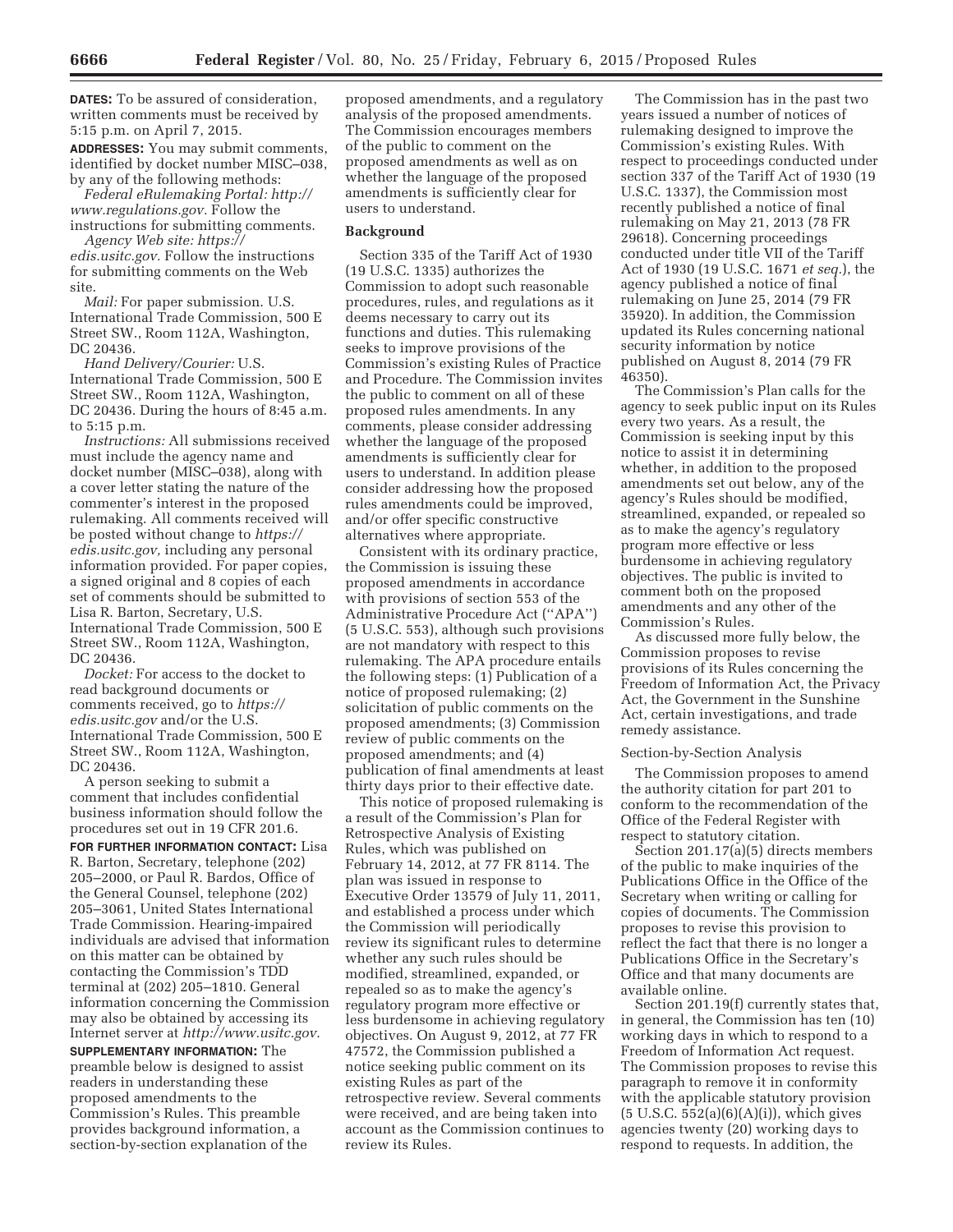paragraph would be revised to increase flexibility by replacing a specific deadline for filing objections to disclosure of information with a provision for the Secretary to set the deadline.

Section 201.20(j)(8) defines the term ''representative of the news media.'' The Commission proposes to replace the existing definition with the statutory one set out at  $5 \text{ U.S.C. } 552(a)(4)(A)(ii)$ .

Section 201.23(e) states that the Privacy Act Officer for the Commission is the Director of the Office of Administration. The Commission proposes to amend this provision to reflect the fact that this responsibility has been transferred to the Secretary to the Commission.

Section 201.34(a)(3) states that conference telephone calls among Commissioners generally are considered meetings under the Government in the Sunshine Act. The Commission proposes to more closely accord this statement with the statute by clarifying that this is only the case where the deliberations of the Commissioners ''determine or result in the joint conduct or disposition of official [Commission] business.'' *See* 5 U.S.C. 552b(a)(2).

Section 206.2 sets out how a petition or request for a safeguard investigation should be identified. The Commission proposes to amend the provision to add procedures for filing such documents.

The Commission proposes to remove part 208 of its Rules, which governs investigations with respect to commercial availability of textile fabric and yarn in sub-Saharan African countries. Such investigations were provided for under section 112(c) of the African Growth and Opportunity Act (19 U.S.C. 3721(c)), which was repealed by Section 3(a)(2) of the Andean Trade Preference Act, Public Law 110–436.

Part 213 implements 19 U.S.C. 1339 by establishing a Trade Remedy Assistance Office (TRAO) and assigning duties to that office. The Commission proposes to move part 213 to a new subchapter D. This move would clarify that part 213 applies to proceedings under several trade statutes. Currently part 213 is located in subchapter C, which is intended to cover only unfair practices in import trade.

The Commission proposes to amend the authority citation for part 213 to conform to the recommendation of the Office of the Federal Register with respect to statutory citation.

The Commission proposes to amend section 213.2 to update and simplify the definition of the term ''SBA size standards.'' A reference to frivolous petitions and complaints would be removed as unnecessary because,

although TRAO has the statutory authority to determine that a petition or application is frivolous, the office has not received such documents. In addition, the Commission proposes to clarify that technical assistance is provided under 19 U.S.C. 1339(b), so that persons seeking information and assistance under 19 U.S.C. 1339(a) need not file the formal application required by section 213.3; a conforming change would be made to section 213.3. Also, a typographical error would be corrected.

The Commission proposes to amend sections 213.3 and 213.6 to inform the public that the agency provides information relating to trade remedy assistance on its Web site.

# **Regulatory Analysis of Proposed Amendments to the Commission's Rules**

The Regulatory Flexibility Act (5 U.S.C. 601 *et seq.*) is inapplicable to this rulemaking because it is not one for which a notice of final rulemaking is required under 5 U.S.C. 553(b) or any other statute. Although the Commission has chosen to publish a notice of proposed rulemaking, these proposed regulations are ''agency rules of procedure and practice,'' and thus are exempt from the notice requirement imposed by 5 U.S.C. 553(b). Moreover, the proposed rules are certified as not having a significant economic impact on a substantial number of small entities.

The proposed rules do not impose an information collection burden under the provisions of the Paperwork Reduction Act (44 U.S.C. 3501 *et seq.*).

No actions are necessary under title II of the Unfunded Mandates Reform Act of 1995, Public Law 104–4 (2 U.S.C. 1531–1538) because these amended rules will not result in the expenditure by State, local, and tribal governments, in the aggregate, or by the private sector, of \$100,000,000 or more in any one year, and will not significantly or uniquely affect small governments.

The Commission has determined that these amended rules do not constitute a ''significant regulatory action'' under section 3(f) of Executive Order 12866 (58 FR 51735, October 4, 1993).

The proposed rules do not have Federalism implications warranting the preparation of a federalism summary impact statement under Executive Order 13132 (64 FR 43255, August 4, 1999).

The proposed amendments are not ''major rules'' as defined by section 251 of the Small Business Regulatory Enforcement Fairness Act of 1996 (5 U.S.C. 801 et. seq.). Moreover, they are exempt from the reporting requirements of the Act because they concern rules of agency organization, procedure, or

practice that do not substantially affect the rights or obligations of non-agency parties.

## **List of Subjects in 19 CFR Parts 201, 206, 208, and 213**

Administrative practice and procedure; imports; foreign trade.

For the reasons stated in the preamble, under the authority of 19 U.S.C. 1335, the United States International Trade Commission proposes to amend 19 CFR parts 201, 206, 208, and 213 as follows:

## **PART 201—RULES OF GENERAL APPLICATION**

■ 1. Revise the authority citation for part 201 to read as follows:

**Authority:** 19 U.S.C. 1335; 19 U.S.C. 2482, unless otherwise noted.

■ 2. Revise paragraph  $(a)(5)$  of § 201.17 to read as follows:

## **§ 201.17 Procedures for requesting access to records.**

 $(a) * * * *$ 

(5) Copies of public Commission reports and other publications are available online at *http://www.usitc.gov,*  or can be requested by calling or writing the Office of the Secretary. Certain Commission publications are sold by the Superintendent of Documents, U.S. Government Printing Office, and are available from that agency at the price set by that agency.

\* \* \* \* \* ■ 3. Revise paragraph (f) of § 201.19 to read as follows:

# **§ 201.19 Notification regarding requests for confidential business information.**

\* \* \* \* \* (f) *Opportunity to object to disclosure.*  Through the notice described in paragraph (c) of this section, the Commission will afford a submitter an opportunity, within the period afforded to the Commission to make its decision in response to the FOIA request, to provide the Commission with a detailed written statement of any objection to disclosure. Such statement shall be filed by a deadline set by the Secretary, and it shall specify all grounds for withholding any of the information under any exemption of FOIA. In the case of FOIA Exemptions 3 or 4, it shall demonstrate why the information should continue to be considered confidential business information within the meaning of § 201.6 of this part and should not be disclosed. The submitter's claim of continued confidentiality should be supported by a certification by an officer or authorized representative of the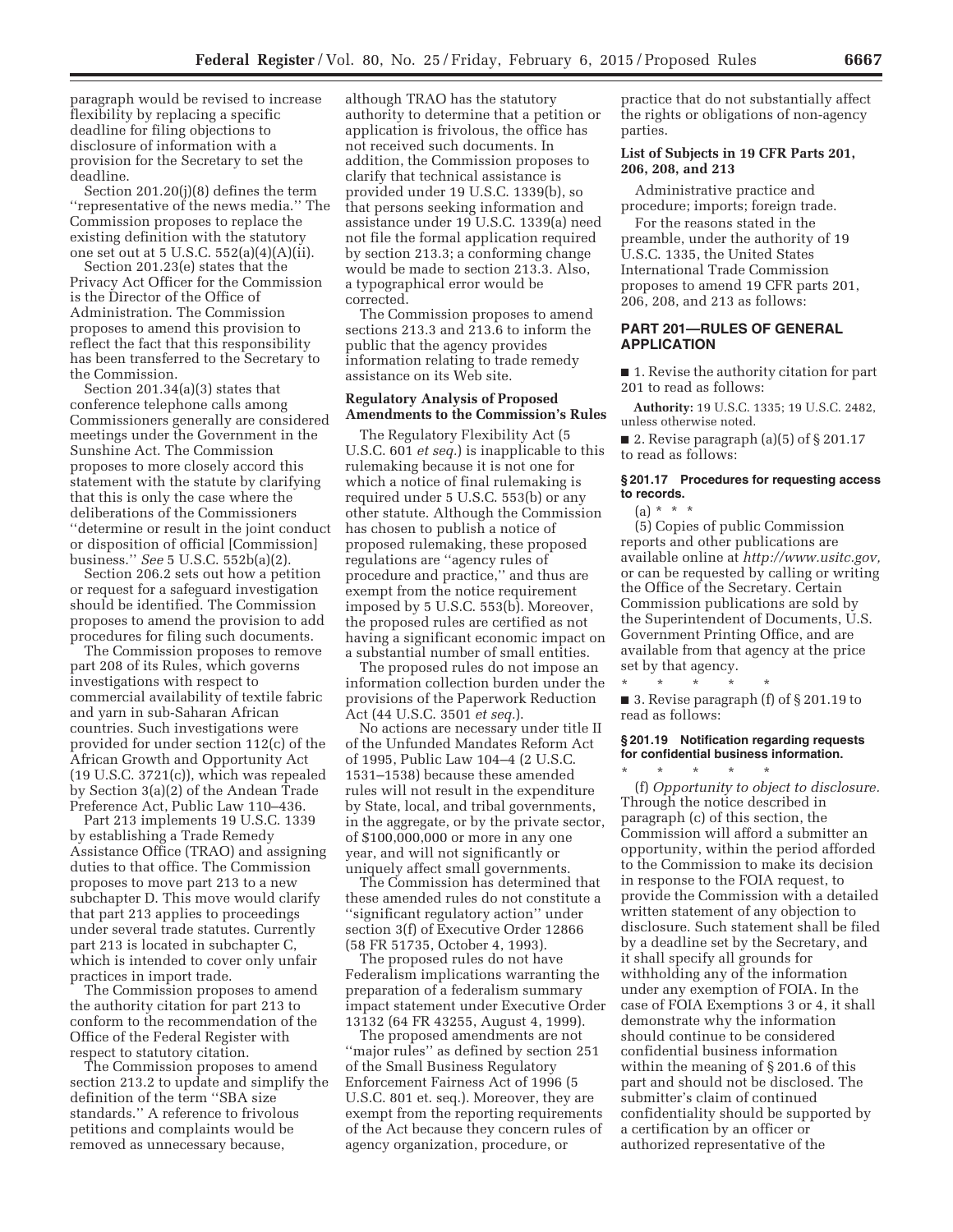submitter. Information provided by a submitter pursuant to this paragraph may itself be subject to disclosure under FOIA.

\* \* \* \* \*

■ 4. Revise paragraph (j)(8) of § 201.20 to read as follows:

## **§ 201.20 Fees.**

\* \* \* \* \* (j) \* \* \*

(8) The term *representative of the news media* refers to any person or entity that gathers information of potential interest to a segment of the public, uses its editorial skills to turn the raw materials into a distinct work, and distributes that work to an audience. The term 'news' means information that is about current events or that would be of current interest to the public. Examples of news-media entities are television or radio stations broadcasting to the public at large and publishers of periodicals (but only if such entities qualify as disseminators of 'news') who make their products available for purchase by or subscription by or free distribution to the general public. These examples are not all-inclusive. Moreover, as methods of news delivery evolve (for example, the adoption of the electronic dissemination of newspapers through telecommunications services), such alternative media shall be considered to be news-media entities. A freelance journalist shall be regarded as working for a news-media entity if the journalist can demonstrate a solid basis for expecting publication through that entity, whether or not the journalist is actually employed by the entity. A publication contract would present a solid basis for such an expectation; the Government may also consider the past publication record of the requester in making such a determination.

\* \* \* \* \* ■ 5. Revise paragraph (e) of § 201.23 to read as follows:

#### **§ 201.23 Definitions.**

\* \* \* \* \* (e) The term Privacy Act Officer refers to the Secretary, United States International Trade Commission, 500 E Street SW., Washington, DC 20436, or his or her designee.

 $\blacksquare$  6. Revise paragraph (a)(3) of § 201.34 to read as follows:

#### **§ 201.34 Definitions.**

\* \* \* \* \*

(a) \* \* \* (3) Conference telephone calls among the Commissioners are considered meetings as defined by paragraph (a)(1) of this section if they involve the

number of Commissioners requisite for Commission action, and where the deliberations of the Commissioners determine or result in the joint conduct or disposition of official Commission business.

\* \* \* \* \*

# **PART 206—INVESTIGATIONS RELATING TO GLOBAL AND BILATERAL SAFEGUARD ACTIONS, MARKET DISRUPTION, TRADE DIVERSION, AND REVIEW OF RELIEF ACTIONS**

■ 7. The authority citation for part 206 continues to read as follows:

**Authority:** 19 U.S.C. 1335, 2112 note, 2251–2254, 2436, 2451–2451a, 3351–3382, 3805 note, 4051–4065, and 4101.

■ 8. Revise § 206.2 to read as follows:

## **§ 206.2 Identification of type of petition or request.**

An investigation under this part may be commenced on the basis of a petition, request, resolution, or motion as provided for in the statutory provisions listed in §§ 206.1 and 206.31. Each petition or request, as the case maybe, filed by an entity representative of a domestic industry under this part shall state clearly on the first page thereof ''This is a [petition or request] under section [citing the statutory provision] and Subpart [B, C, D, E, F, or G] of part 206 of the rules of practice and procedure of the United States International Trade Commission.'' A paper original and eight (8) true paper copies of a petition, request, resolution, or motion shall be filed. One copy of any exhibits, appendices, and attachments to the document shall be filed in electronic form on CD–ROM, DVD, or other portable electronic format approved by the Secretary.

## **PART 208—[REMOVED AND RESERVED]**

■ 9. Remove and reserve part 208.

## **Subchapter D—Special Provisions**

■ 10. Under the authority of 19 U.S.C. 1335, add subchapter D with the heading set forth above, and transfer part 213, consisting of §§ 213.1 through 213.6, into new subchapter D.

# **PART 213—TRADE REMEDY ASSISTANCE**

■ 11. Revise the authority citation for part 213 to read as follows:

**Authority:** 19 U.S.C. 1335, 1339.

■ 12. Revise paragraphs (d), (e), (f), and (g) of § 213.2 to read as follows:

### **§ 213.2 Definitions.**

\* \* \* \* \*

(d) *Technical Assistance.* Technical assistance is informal advice and assistance, including informal legal advice, provided under 19 U.S.C. 1339(b) and intended to enable eligible small businesses to determine the appropriateness of pursuing particular trade remedies, to prepare petitions and complaints and to seek to obtain the remedies and benefits available under the trade laws identified in § 213.2(b). Technical assistance is available to eligible small businesses at any time until the completion of administrative review or of an appeal to the administering agency regarding proceedings under the trade laws listed in § 213.2(b). Technical assistance does not include legal representation of an eligible small business or advocacy on its behalf and receipt of technical assistance does not ensure that the recipient will prevail in any trade remedy proceeding. The Office provides such technical assistance independently of other Commission staff but may consult with other staff as appropriate.

(e) *Applicant.* An applicant is an individual, partnership, corporation, joint venture, trade or other association, cooperative, group of workers, or certified or recognized union, or other entity that applies for technical assistance under this part.

(f) *Eligible small business.* An eligible small business is an applicant that the Office has determined to be entitled to technical assistance under 19 U.S.C. 1339(b) in accordance with the SBA size standards and the procedures set forth in this part.

(g) *SBA size standards.* The Office has adopted for its use SBA size standards, which are the small business size standards of the Small Business Administration set forth in 13 CFR part 121.

■ 13. Revise paragraph (a) of § 213.3 to read as follows:

# **§ 213.3 Determination of small business eligibility.**

(a) *Application for technical assistance from small businesses.* An applicant for technical assistance under 19 U.S.C. 1339(b) must certify that it qualifies as a small business under the appropriate size standard(s) and that it is an independently owned and operated company. An application for technical assistance is available from the Office and on the Commission's Web site. The application must be signed under oath by an officer or principal of the applicant. The completed application should be submitted to the Office at the address set forth in § 213.2(a).

\* \* \* \* \*